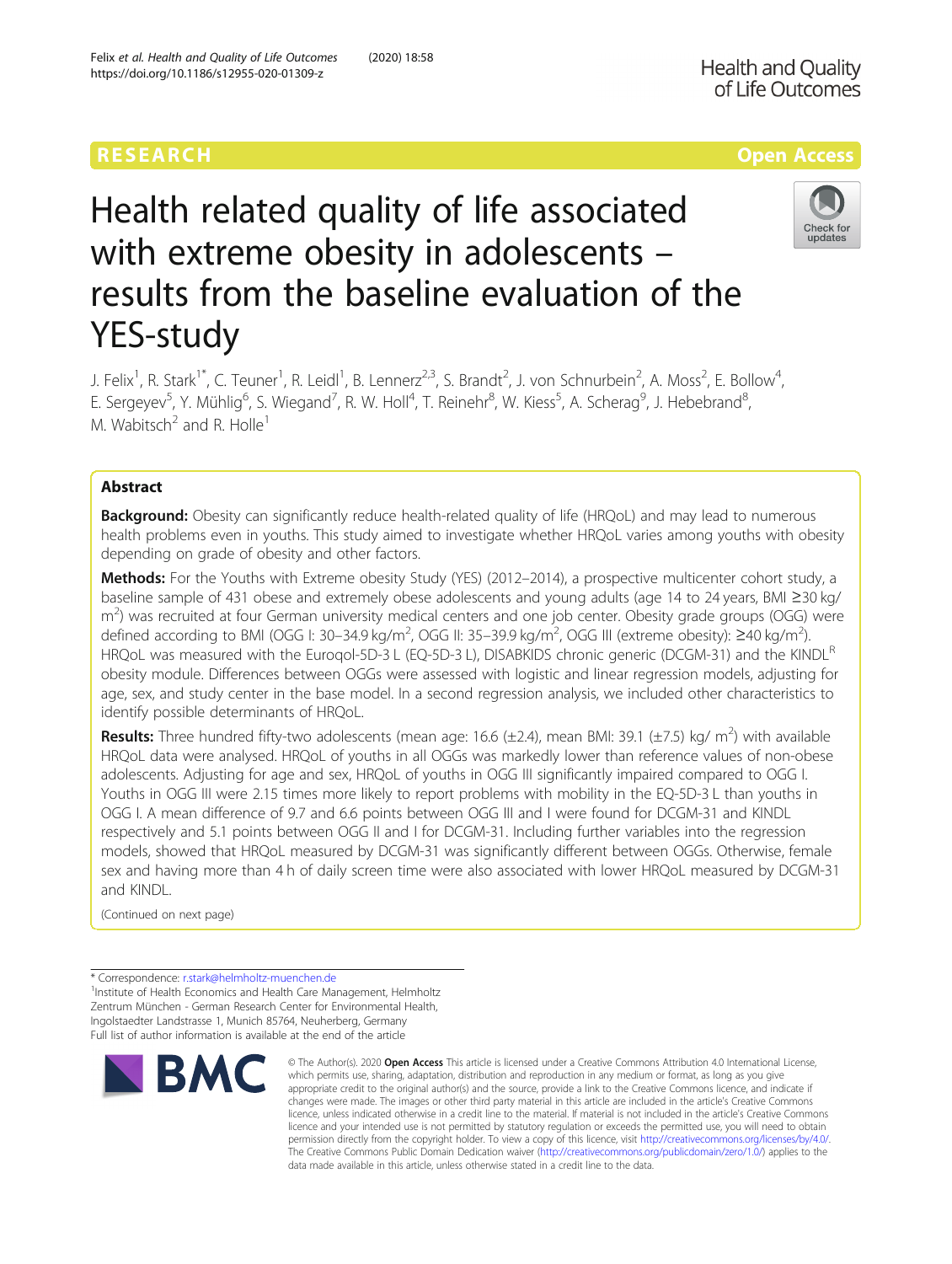# (Continued from previous page)

**Conclusion:** HRQoL of adolescents with obesity is reduced, but HRQoL of adolescents with extreme obesity is particularly affected. Larger and longitudinal studies are necessary to understand the relation of extreme obesity and HRQoL, and the impact of other lifestyle or socioeconomic factors.

Trial Registration: Clinicaltrials.gov [NCT01625325;](https://clinicaltrials.gov/ct2/show/NCT01625325) German Clinical Trials Register (DRKS) DRKS00004172.

Keywords: Quality of life, Extreme obesity, Obesity grades, Adolescents, EQ-5D-3 L, DISABKIDS, KINDL<sup>R</sup>, BMI

# Introduction

Obesity in children and adolescents can lead to high morbidity and elevated mortality later in life [\[1,](#page-9-0) [2\]](#page-9-0). This has become a serious public health issue, because the prevalence of overweight and obesity among children and adolescents in Germany and other countries remains at a high level [\[3](#page-9-0), [4](#page-9-0)]. Excess weight causes various physical disabilities [[5\]](#page-9-0) and psychological problems [\[6](#page-9-0)] and substantially increases the risk of developing a number of non-communicable diseases, including cardiovascular disease, cancer and diabetes [\[5](#page-9-0)]. The most common short-term consequences of pediatric obesity are of a psychological nature [\[6](#page-9-0)]. Psychiatric morbidities, such as mood, anxiety and eating disorders, are substantially elevated in treatment seeking extremely obese adolescents [[7\]](#page-9-0).

Previous research shows that being obese in childhood or adolescence is associated with reduced HRQoL but most studies included children and/or youths with overweight [[8](#page-9-0)–[10](#page-9-0)]. Indeed, low HRQoL is listed in recent guidelines as a severe comorbidity that might support the indication of bariatric surgery in this group [\[11](#page-9-0)] and an increasing number of adolescents with extreme obesity seek bariatric surgery when other treatment options have failed [[12,](#page-9-0) [13\]](#page-9-0). In general, there are two approaches to measure HRQoL: Generic instruments are used to compare outcomes across different populations, interventions and diseases. In comparison, disease-specific instruments assess disease states and concerns of diagnostic groups and thus might be more sensitive for the detection of small changes that are important to clinicians or patients [\[14\]](#page-9-0).

The aim of this study was to investigate, whether HRQoL of adolescents with obesity measured with different instruments varies according to WHO obesity grade. Furthermore, other factors that may have an impact on HRQoL in this population were examined.

# Methods

# Sampling and study population

The Youths with Extreme obesity Study (YES) is a prospective multicenter cohort study aiming to improve the medical care and social support structures for adolescents and young adults (henceforth jointly referred to as adolescents) with obesity in Germany [\[15\]](#page-9-0). A baseline

sample of 431 obese adolescents aged 14 to 24 years with Body-Mass-Index (BMI)  $\geq$  30 kg/m<sup>2</sup> was recruited at four university-based German pediatric medical centers (Berlin, Datteln, Leipzig, and Ulm) and one job center (Essen) between June 2012 and November 2014 [\[16](#page-9-0)]. Whereas the medical centers recruited subjects based on measured BMI, in Essen, trained personnel recruited unemployed young subjects based on their body silhouette. BMI was confirmed by measurement prior to enrollment. Further diagnostic and therapeutic procedures were then offered on the premises of the medical- and job centers. Participants with insufficient German language skills to independently understand and answer survey questions were excluded from the study. A more detailed description of participants and data collection has been published elsewhere [\[15,](#page-9-0) [16\]](#page-9-0). The study was conducted in accordance to the Helsinki Declaration and the ICH-GCP guideline. Adult subjects provided written informed consent and parental consent was obtained for subjects under the age of 18 years.

# Health related quality of life

HRQoL was measured with three different instruments, the EuroQol five-dimension (EQ-5D-3 L) questionnaire, the DISABKIDS chronic generic module (DCGM-31) and the KINDL<sup>R</sup> obesity module  $[17–19]$  $[17–19]$  $[17–19]$ .

# EQ-5D-3 l

The EQ-5D-3 L is a generic instrument to measure HRQoL and consists of two parts. In the descriptive part, subjects rate problems in the five dimensions mobility, self-care, usual activities, pain/discomfort and anxiety/depression as none, moderate or severe [[17](#page-10-0)]. In the evaluation part, subjects rate their current health on a visual analogue scale (EQ-VAS) ranging from 0 to 100. In this study the degree of problems reported in the EQ-5D-3 L dimensions was dichotomized to indicate the presence or absence of problems within the respective dimension. Therefore, participants reporting no problems remained with outcome "no problems", whereas moderate or severe problems were combined to one outcome indicating "problems" in the respective item.

EQ-VAS values were analyzed as a continuous variable. The adult self-report EQ-5D-3 L has been used in children aged 10 to 15 years and older [\[20](#page-10-0)] and the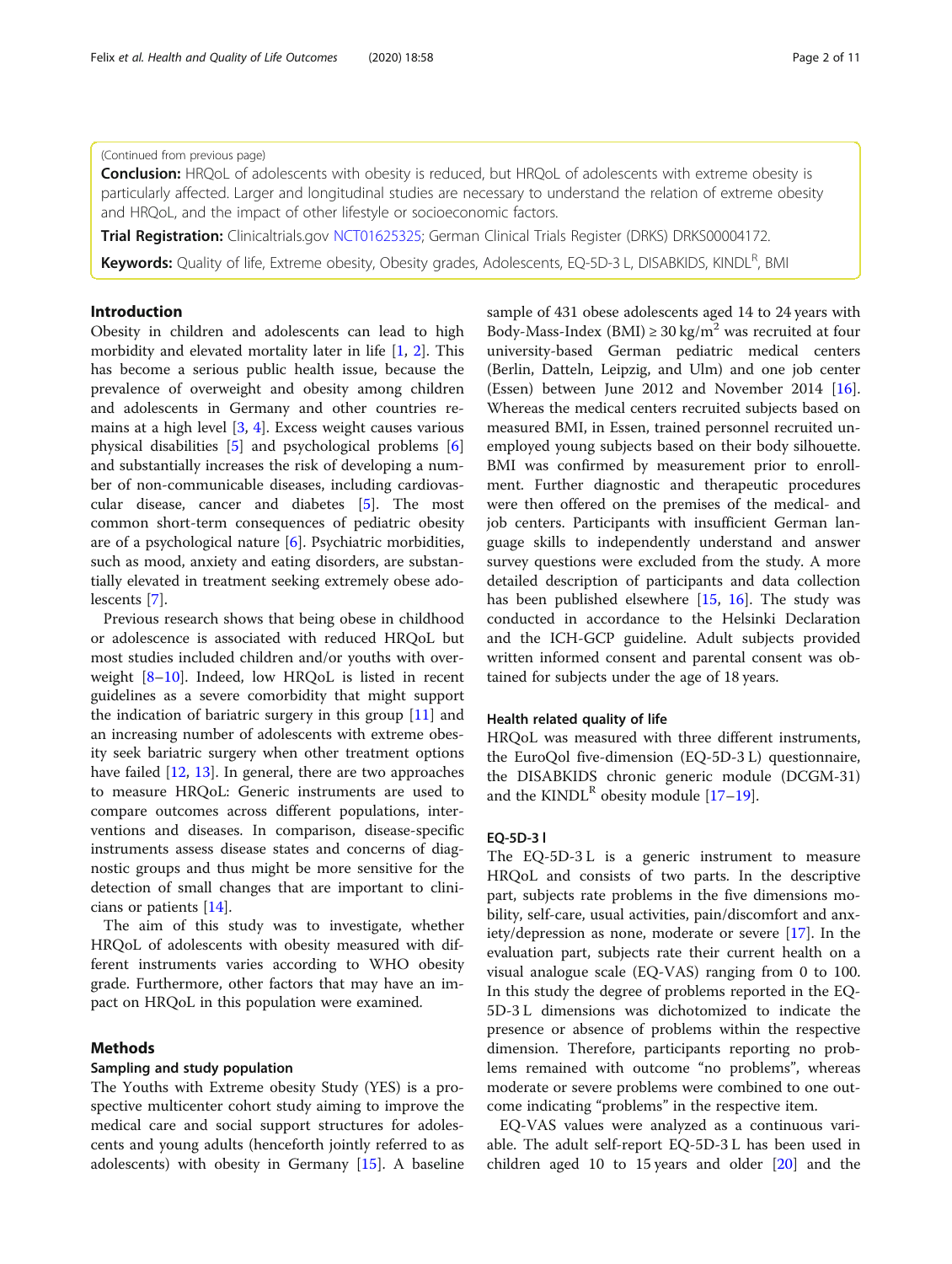combination of EQ-5D-3 L with child-specific quality of life measures has been recommended elsewhere [\[20](#page-10-0)]. General population-based studies have been previously published [\[21,](#page-10-0) [22\]](#page-10-0) but there are no German reference values for adolescents from 14 to 24 years. Therefore, we compared our results to unpublished data from a German population survey (W&B Survey), conducted by the Wort & Bild Verlag and IFAK research institute in 2011 [[21\]](#page-10-0), which also collected EQ-5D-3 L values for 14 to 24 year old participants.

# DISABKIDS chronic generic module (DCGM)

DISABKIDS was developed in a European Commission funded project aiming to develop standardized HRQoL questionnaires for children and adolescents with chronic health conditions [[23](#page-10-0)]. The DISABKIDS chronic generic module does not apply to a specific chronic disease but chronic conditions in general [\[19](#page-10-0)] whereby wording may be changed to address diseasespecific quality of life. In this study, the DCGM wording was adapted to specifically address adolescents with obesity. The DCGM-31 consists of 37 Likert-scaled items assigned to six dimensions: independence, emotion, social inclusion, social exclusion, limitation, and treatment (if relevant). Each sub-scale consists of six items except the emotion sub-scale, which has seven items. Thus the sub-scales have scores ranging between six and 30, while the subscale "emotion" ranges from seven to 35, if all items of a scale have been completed [[19\]](#page-10-0). Each item indicates the frequency of behaviors or feelings from never  $(1)$ "), seldom  $(2)$ "), quite often  $(3)$ "), very often  $(4)$ " to always ("5"). The scales for negatively worded items were reversed. HRQoL scores were calculated according to the DISABKIDS manual, as the mean of all available questions [\[19](#page-10-0)] without considering the medication item (DCGM-31). DISABKIDS scores were then transformed to values between 0 and 100, also as outlined in the handbook of the European DISAB-KIDS Group [\[19](#page-10-0)]. The DCGM-31 has been validated in a Norwegian childhood diabetes population [\[24](#page-10-0)] for reliability, construct validity, convergent and discriminant validity in children and adolescents with chronic conditions [[25\]](#page-10-0). Further information regarding structure and domains has been published by Schmidt et al. [\[19](#page-10-0)]. Reference values for adolescents 13 to 16 years old were reported with a median of 80 and an interquartile range of 68 to 88 [[19\]](#page-10-0).

# KINDL<sup>R</sup> obesity module

The  $KINDL^R$  obesity module is a disease-specific subscale of the generic  $KINDL<sup>R</sup>$  and was designed to measure HRQoL of obese children and adolescents. It consists of 12 items with 5 answer dimensions (never –

seldom – sometimes – often - all the time) allocated to the dimensions physical well-being, emotional wellbeing, self-esteem, family, friends, and functional aspects [[18\]](#page-10-0). The scales for negatively worded items were reversed and HRQoL values were transformed to values between 0 and 100 as described in the manual [\[18](#page-10-0)]. Adolescent reference values for the  $KINDL<sup>R</sup>$ , based on a representative German study sample  $(n = 3737, \text{ age} =$ 14–17 years), have been reported by Ravens-Sieberer et al. [\[26](#page-10-0)].

# Data processing and variables

Subjects were categorized into three obesity grades: grade I: BMI 30 to  $34.9 \text{ kg/m}^2$ , grade II: BMI 35 to 39.9  $\text{kg/m}^2$  and grade III: BMI ≥ 40 kg/m<sup>2</sup>. To confirm eligibility of interested participants, weight and height were measured by trained medical staff. BMI standard deviation score (SDS) was calculated according to German reference values [\[27](#page-10-0)].

Covariates included in regression analyses were age, sex and study center, lifestyle variables (physical activity (PA) and screen time), comorbidities (including hypertension, dyslipidemia and dysglycemia), pretreatment status regarding obesity (inpatient, outpatient or no pretreatment), and parental migration and education status. PA was assessed according to the question "Do you exercise regularly?" ("yes" or "no") and screen time was dichotomized based on daily time spent with television, video games, movies, gaming console, computer and internet (more or less than 4 hours per day).

The following comorbid conditions or disorders were used as previously defined by Lennerz et al. [[16\]](#page-9-0): Dysglycemia was defined as fasting blood glucose ≥110 mg/dl (6.11 mmol/L) or 2-h postprandial blood glucose ≥140 mg/dl (7.78 mmol/L) [\[28](#page-10-0)]. Dyslipidemia was defined as total cholesterol > 200 mg/dl (5.18  $mmol/L$ ) or HDL-cholesterol  $\langle 35 \text{ mg/dl} \rangle$  (0.91 mmol/ L) or LDL-cholesterol  $> 130$  mg/dl (3.37 mmol/L), or use of lipid lowering medications. Hypertension was defined as a blood pressure  $\geq$  95th percentile for age, height and sex, according to the fourth report of the National High Blood Pressure Education Program Working Group on Children and Adolescents, or use of antihypertensive drugs [[29\]](#page-10-0). Pretreatment status was specified according to self-reported previous treatment for obesity (as either outpatient or inpatient) or no pretreatment. Migration status of both parents was assessed and the two answers were transformed into a binary variable ("yes" or "no") indicating whether at least one parent was born abroad or was a foreign citizen. Parental education status was classified according to the three educational tracks in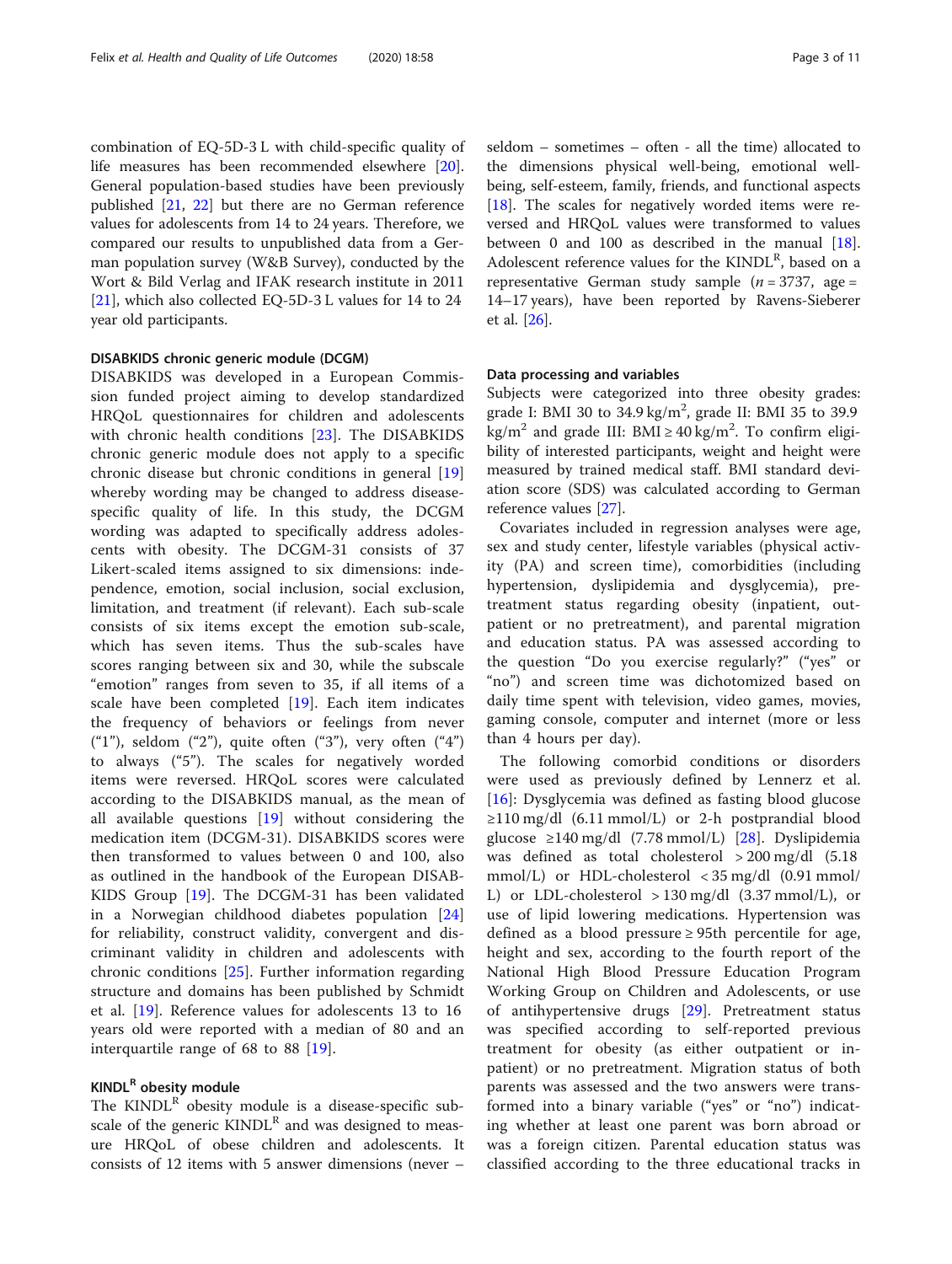Germany (low education: ≤9 years; medium education: 10–11 years; high education: ≥12 years).

# Statistical analysis

Descriptive statistics were calculated to describe the total study sample and the different obesity subgroups. Only participants with either complete EQ-5D-3 L or DISAB- $KIDS/KINDL<sup>R</sup>$  data were included in the analyses. We addressed possible non-response bias by comparing study participants to participants who were excluded, using Chi-squared and Fisher's exact test (for variables with  $n < 5$ ) for categorical data and Wilcoxon-Mann-Whitney-test for continuous data.

The association between problems in the 5 EQ-5D-3 L dimensions and BMI was analyzed using logistic regression models adjusted for age, sex, obesity grade and study center (Model A). In a second model (Model B), we additionally included physical activity, screen time, pretreatment status, parents´ educational status, parents' migration status and comorbidities as potential determinants of HRQoL.

A linear regression model was performed to assess the association between continuous numerical HRQoL variables (EQ-VAS score, DISABKIDS and  $KINDL^R$  sum scores) and the obesity grades and other covariates as mentioned above. All  $p$ -values < 0.05 were considered significant without adjusting for multiple testing. All analyses were conducted using SAS 9.4 software (SAS institute Inc. 2011, Cary, NC).

# Sensitivity analysis

In a first sensitivity analysis (SA) we excluded all participants that were recruited in the job center in Essen  $(n = 36)$ . These subjects were excluded, since they were not recruited in a medical center and tended to be older and more often classified in obesity grade III. A second SA examined age-specific BMI percentiles (BMI-SDS) as a continuous variable instead of obesity grades in the logistic and generalized linear regression models using the co-variables as in Model A in the main analysis. A third sensitivity analysis examined the linear association of HRQoL variables with BMI groups in model B but adjusted for participants' education instead of parental education and imputed for missing variables of all covariables. Participants' education was classified as follows: lowest educational track: dropped out of school or vocational school; middle educational track: in middle school or high school; highest educational track: grammar school with the aim of higher secondary education. Missing values for covariables (pretreatment, comorbidity, physical activity, migration background, screen time, participant education) were assumed to be missing at random and were imputed

using single imputation with the Markov-chain Monte-Carlo method. A fourth sensitivity analysis examined the effect of age on the association between BMI and HRQoL. We compared mean adjusted HRQoL values, using model B, according to BMI group and age below 17 years and above or equal to 17 years.

# Results

# Descriptive statistics

Of 431 participants of the YES study, 352 adolescents  $(n = 180; 51\%)$  females) participants with an average age of 16.7 (standard deviation (SD): ±2.4) years had complete data for either EQ-5D or DISABKIDS/KINDL and were thus included in the analyses (Table [1](#page-4-0)).

We observed no evidence for differences between study participants and participants who were excluded because of missing HRQoL data (see supplementary Table [1\)](#page-8-0).

Study participants had a mean BMI of 39.1 (SD:  $\pm$ 7.5)  $kg/m<sup>2</sup>$  and 36.9% were classified as obesity grade III. Participants with obesity grade III had a higher mean age (17.9 years [group III] vs. 16.2 years [group II] vs. 15.8 years [group I]), more frequently reported more than four hours of screen time per day (70% vs. 52% vs. 59% respectively), more frequently reported drinking alcohol (42% vs. 30% vs. 27% respectively) and more frequently reported being physically inactive (51% vs. 39% vs. 29% respectively) than participants with other obesity grades.

In comparison to available reference data from nonobese populations of adolescents, all three instruments showed markedly impaired HRQoL in our obese sample. Reference values for DCGM-31 are reported as a median of 80 and an interquartile range of 68 to 88 [\[19\]](#page-10-0), whereas in our sample a median of 65.1 (interquartile range 54 to 79) was observed. The mean  $KINDL<sup>R</sup>$  value of our study sample was  $60.4$  (SD:  $\pm 18.2$ ) and thus significantly lower than the reported reference mean of 71.3 [\[26\]](#page-10-0).

Only 38.6% of the study participants reported no problems on the EQ-5D-3 L but severe problems in the dimensions of the EQ-5D were rarely reported (mobility:  $n = 3$ ; self care:  $n = 1$ ; usual activities:  $n = 2$ ; pain/discomfort:  $n = 8$ ; anxiety/depression:  $n = 15$ ). The mean EQ-VAS score was 71.8 (SD: ±22.6) (Table [1](#page-4-0)). In comparison, data from 242 adolescents and young adults from the W&B survey (average age and SD:  $19.3 \pm 3.2$  years, 46.3% female, mean BMI and SD:  $22.8 \pm 3.2$ ) showed that 92.1% reported no problems in any of the EQ-5D-3 L dimensions and mean EQ-5D-3 L EQ-VAS and SD was 93.7 ± 7.8 (supplementary Table [1](#page-8-0)).

# Results of the logistic regression analysis

Logistic regression (model A) showed higher rates of problems with mobility in participants with obesity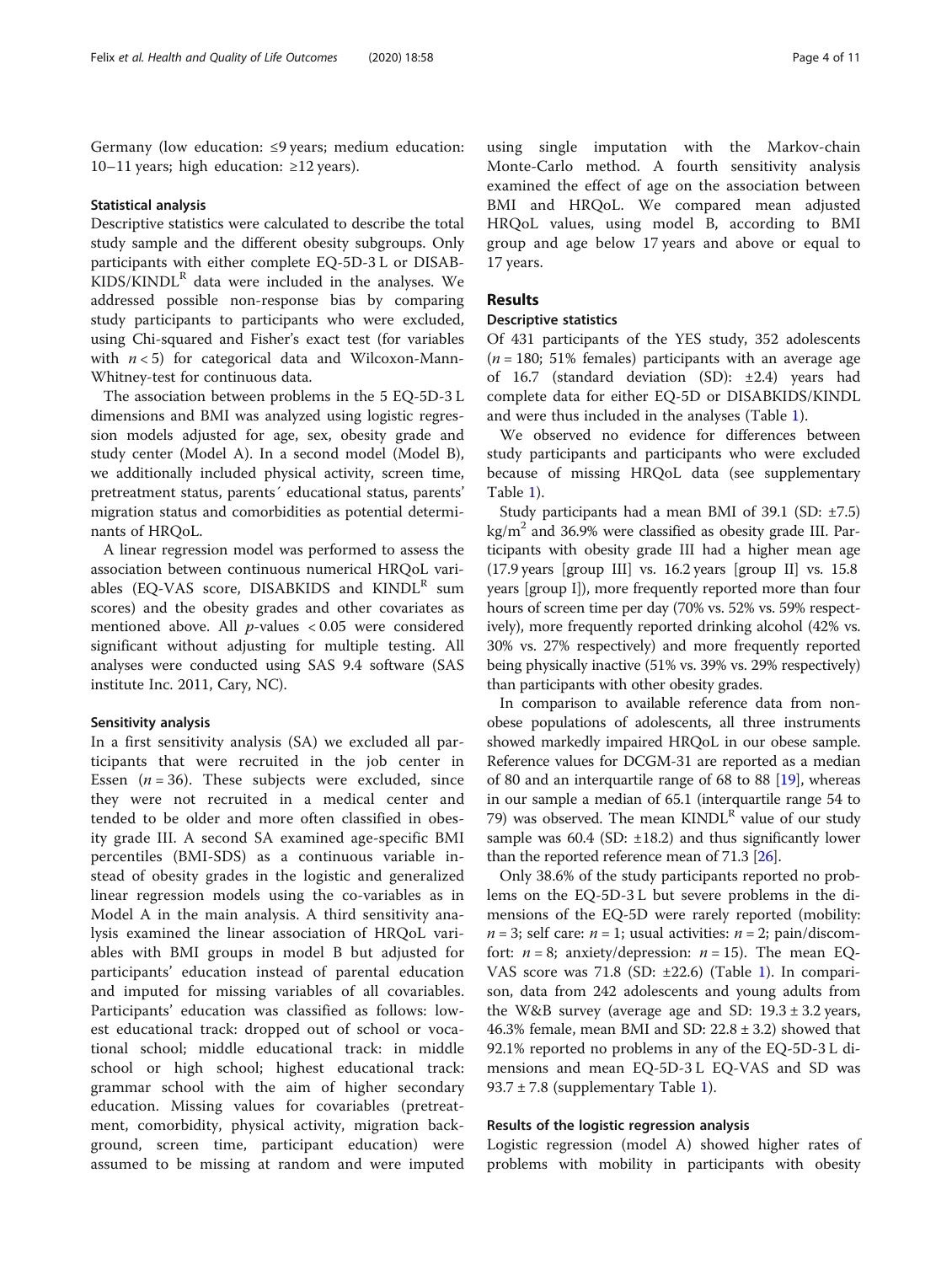<span id="page-4-0"></span>Table 1 Description of the YES cohort characteristics by obesity grade (means (SD) or frequencies (%))

|                                           | Total<br>sample | able I Description of the TEJ conort characteristics by obesity grade (means (JD) or nequencies (70))<br>Obesity grade I (BMI 30-35 kg/<br>m <sup>2</sup> | Obesity grade II (BMI 35-40 kg/<br>m <sup>2</sup> | Obesity grade III (BMI > 40 kg/<br>m <sup>2</sup> |
|-------------------------------------------|-----------------|-----------------------------------------------------------------------------------------------------------------------------------------------------------|---------------------------------------------------|---------------------------------------------------|
| N (%)                                     | 352 (100.0)     | 122 (34.7)                                                                                                                                                | 100 (28.4)                                        | 130 (36.9)                                        |
| Age (years)                               | 16.7(2.4)       | 15.8(1.9)                                                                                                                                                 | 16.2(1.9)                                         | 17.9(2.7)                                         |
| Gender (female (%))                       | 180 (51.1)      | 66 (54.1)                                                                                                                                                 | 50 (50.0)                                         | 64 (49.2)                                         |
| BMI ( $\text{kg/m}^2$ )                   | 39.1(7.5)       | 32.6(1.4)                                                                                                                                                 | 37.4 (1.4)                                        | 46.5(7.1)                                         |
| <b>BMI-SDS</b>                            | 3.0(0.5)        | 2.5(0.2)                                                                                                                                                  | 3.0(0.2)                                          | 3.5(0.4)                                          |
| <b>Study centers</b>                      |                 |                                                                                                                                                           |                                                   |                                                   |
| Berlin                                    | 153 (43.5)      | 68 (55.7)                                                                                                                                                 | 46 (46.0)                                         | 39 (30.0)                                         |
| Datteln                                   | 46 (13.1)       | 14(11.5)                                                                                                                                                  | 19 (19.0)                                         | 13 (10.0)                                         |
| Essen                                     | 36 (10.2)       | 2(1.6)                                                                                                                                                    | 2(2.0)                                            | 32 (24.6)                                         |
| Leipzig                                   | 34(9.7)         | 9(7.4)                                                                                                                                                    | 13 (13.0)                                         | 12(9.2)                                           |
| Ulm                                       | 83 (23.6)       | 29 (23.8)                                                                                                                                                 | 20 (20.0)                                         | 34 (26.2)                                         |
| Cigarette smoking (%)                     | 54 (16.5)       | 11(9.7)                                                                                                                                                   | 19 (20.4)                                         | 24 (19.7)                                         |
| Alcohol use (%)                           | 108 (33.4)      | 30 (27.5)                                                                                                                                                 | 27 (29.4)                                         | 51 (41.8)                                         |
| Obesity Pretreatment status (%)           |                 |                                                                                                                                                           |                                                   |                                                   |
| No pretreatment                           | 118 (37.0)      | 47 (42.7)                                                                                                                                                 | 32 (36.4)                                         | 39 (32.2)                                         |
| Inpatient                                 | 112(35.1)       | 30(27.3)                                                                                                                                                  | 24 (27.3)                                         | 58 (47.9)                                         |
| Outpatient                                | 89 (27.9)       | 33 (30.0)                                                                                                                                                 | 32 (36.4)                                         | 24 (19.8)                                         |
| Comorbidities (yes (%)) <sup>a</sup>      | 209 (66.8)      | 64 (56.6)                                                                                                                                                 | 59 (62.8)                                         | 86 (81.1)                                         |
| No regular physical activity<br>$(%)^{5}$ | 131 (40.4)      | 32 (29.4)                                                                                                                                                 | 37 (39.4)                                         | 62 (51.2)                                         |
| Screen time $>$ 4 h/d (%)                 | 199 (61.0)      | 66 (58.9)                                                                                                                                                 | 48 (52.2)                                         | 85 (69.7)                                         |
| Migration background (%) <sup>c</sup>     | 159 (47.3)      | 57 (49.1)                                                                                                                                                 | 47 (49.5)                                         | 55 (44.0)                                         |
| Parental education (%) <sup>d</sup>       |                 |                                                                                                                                                           |                                                   |                                                   |
| low                                       | 98 (31.8)       | 28 (25.5)                                                                                                                                                 | 32 (36.0)                                         | 38 (34.9)                                         |
| middle                                    | 124 (40.3)      | 43 (39.1)                                                                                                                                                 | 37 (41.6)                                         | 44 (40.4)                                         |
| high                                      | 86 (27.9)       | 39 (35.5)                                                                                                                                                 | 20 (22.5)                                         | 27 (24.8)                                         |
| Participant education (%) <sup>e</sup>    |                 |                                                                                                                                                           |                                                   |                                                   |
| low                                       | 84 (25.0)       | 17(14.7)                                                                                                                                                  | 22 (23.2)                                         | 45 (36.0)                                         |
| middle                                    | 176 (52.4)      | 64 (55.2)                                                                                                                                                 | 53 (55.8)                                         | 59 (47.2)                                         |
| high                                      | 76 (22.6)       | 35 (30.2)                                                                                                                                                 | 20(21.1)                                          | 21 (16.8)                                         |
| No parent full-time employed<br>(%)       | 112 (35.3)      | 40 (37.4)                                                                                                                                                 | 28 (31.1)                                         | 44 (36.7)                                         |
| EQ-5D-3 L any problems (%)                |                 |                                                                                                                                                           |                                                   |                                                   |
| Mobility ( $n = 349$ )                    | 63 (18.1)       | 17 (13.9)                                                                                                                                                 | 15(15.2)                                          | 31 (24.2)                                         |
| Self-care $(n = 348)$                     | 6(1.7)          | 2(1.6)                                                                                                                                                    | 1(1.0)                                            | 3(2.4)                                            |
| Usual activities ( $n = 349$ )            | 63 (18.1)       | 19 (15.6)                                                                                                                                                 | 14(14.1)                                          | 30 (23.4)                                         |
| Pain/Discomfort ( $n = 349$ )             | 159 (45.6)      | 49 (40.2)                                                                                                                                                 | 42 (42.4)                                         | 68 (53.1)                                         |
| Anxiety/Depression ( $n = 348$ )          | 109 (31.3)      | 37 (30.3)                                                                                                                                                 | 28 (28.3)                                         | 44 (34.7)                                         |
| $>1$ problem                              | 113(32.1)       | 34 (27.9)                                                                                                                                                 | 27(27.0)                                          | 52 (40.0)                                         |
| No problem                                | 136 (38.6)      | 51 (41.8)                                                                                                                                                 | 43 (43.0)                                         | 42 (32.3)                                         |
| <b>EQ-VAS</b> $(n = 339)$                 | 71.8 (22.6)     | 75.3 (20.7)                                                                                                                                               | 71.3 (24.1)                                       | 68.9 (23.0)                                       |
| <b>DCGM-31</b> $(n = 272)$                | 65.1(17.1)      | 70.7 (17.8)                                                                                                                                               | 65.8 (14.9)                                       | 59.3 (16.3)                                       |
| DCGM-31 dimensions                        |                 |                                                                                                                                                           |                                                   |                                                   |
| Independence                              | 67.7 (19.0)     | 71.5 (19.4)                                                                                                                                               | 68.4 (18.5)                                       | 63.6 (18.4)                                       |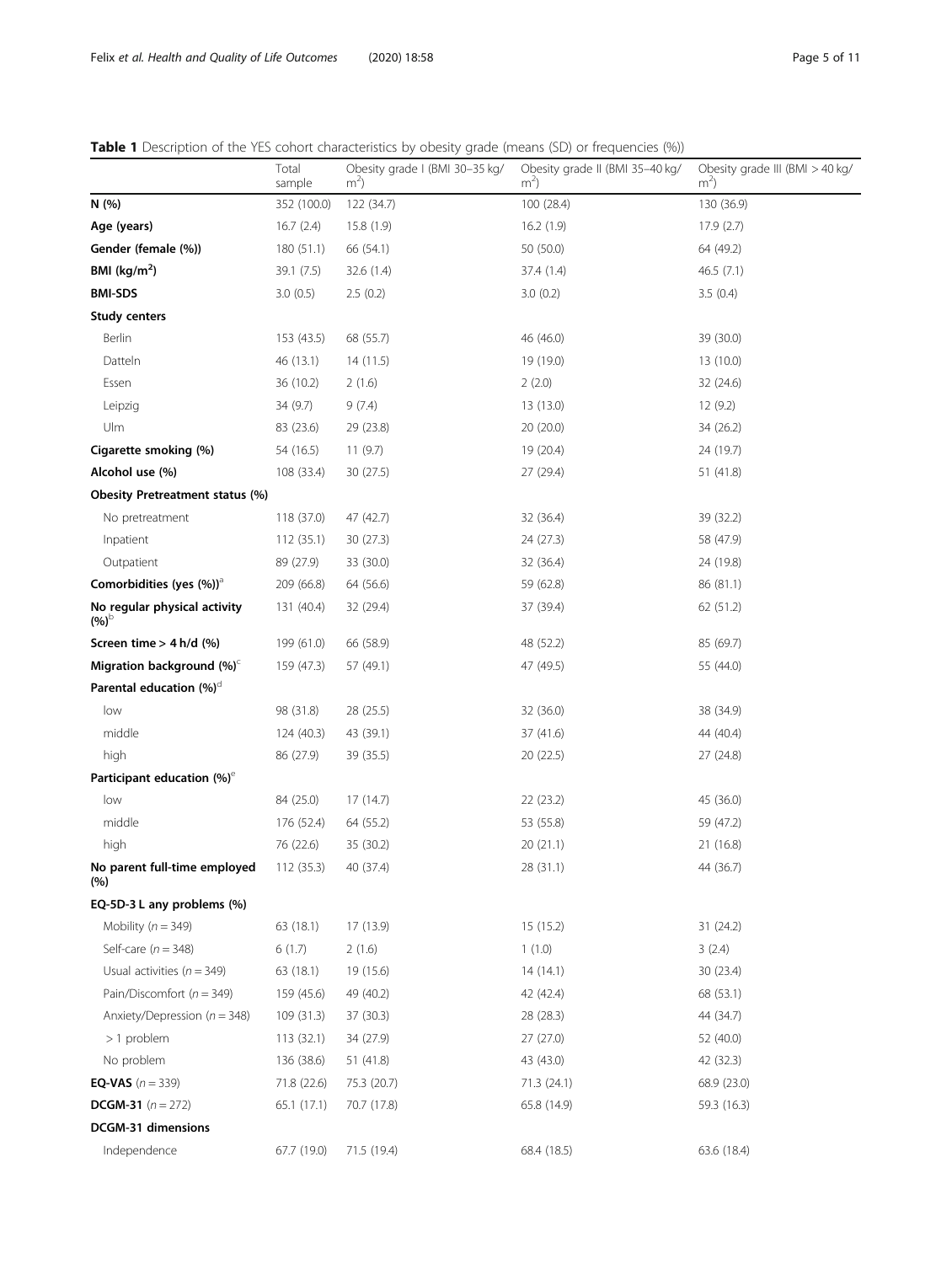Table 1 Description of the YES cohort characteristics by obesity grade (means (SD) or frequencies (%)) (Continued)

|                                         | Total<br>sample | Obesity grade I (BMI 30-35 kg/<br>m <sup>2</sup> | Obesity grade II (BMI 35-40 kg/<br>$m^{\prime}$ | Obesity grade III (BMI > 40 kg/<br>$m^2$ |
|-----------------------------------------|-----------------|--------------------------------------------------|-------------------------------------------------|------------------------------------------|
| Physical restrictions                   | 69.1 (20.3)     | 75.0 (20.3)                                      | 71.6 (17.6)                                     | 61.5(20.0)                               |
| Emotion                                 | 51.5(25.4)      | 56.7 (27.1)                                      | 50.3(23.6)                                      | 47.5 (24.5)                              |
| Social exclusion                        | 72.2 (20.9)     | 76.9 (20.7)                                      | 72.7 (20.1)                                     | 67.2(20.7)                               |
| Social inclusion                        | 65.4 (17.9)     | 69.3 (18.8)                                      | 67.4 (15.3)                                     | 60.2 (17.9)                              |
| <b>KINDL obesity module</b> $(n = 316)$ | 60.4 (18.2)     | 63.6 (18.8)                                      | 61.2(17.7)                                      | 56.7 (17.4)                              |

<sup>a</sup> hypertension, dyslipidemia or dysglycemia

b based on answers to the question "Do you exercise regularly?";<br>
c at least one parent born abroad and/or foreign citizen status<br>
d low education:  $\leq$ 9 years; medium education: 10–11 years; high education:  $\geq$ 12 year

e lowest educational track: dropped out of school or vocational school; middle educational track: middle school; highest educational track: grammar school with the aim of higher secondary education

grade III compared to obesity grade I (Odds Ratio (OR): 2.15; 95% confidence interval (95%CI): 1.07–4.32). Including further potential determinants (model B) resulted in a non-significant association between obesity grades and reported problems in EQ-5D-3 L dimensions. In this model, daily screen time of more than four hours was associated with more reported problems in the dimensions "usual activities" (OR: 2.29; 95%CI: 1.01–5.21) and "anxiety/depression" (OR: 2.26; 95%CI: 1.16–4.41), and an overall increased likelihood to report at least one problem in the EQ-5D-3 L dimensions (OR: 1.95; 95%CI: 1.08–3.51) (Table [2\)](#page-6-0).

# Results of the linear regression analysis

The examination of the association between continuous HRQOL scores and obesity grades in regression model A revealed that subjects with obesity grade III had significantly lower scores in  $KINDL<sup>R</sup>$  and obesity grade was significantly associated with DCGM-31 score. Furthermore, age was negatively associated with EQ-VAS. Adjusting for further potential predictors (model B) resulted in non-significant associations between obesity grades and EQ-VAS and  $KINDL<sup>R</sup>$  scores, however the association between obesity grades and DCGM-31 score remained significant. Screen time of more than four hours a day and female sex were also significantly associated with lower scores of DCGM-31 and  $KINDL^R$  obesity module (Table [3](#page-7-0)).

# Sensitivity analysis

In general, results did not change in our SAs. Excluding subjects recruited in the job center in Essen ( $n = 36$ ) from the logistic regression analysis (model A) showed obesity remained negatively associated with problems with mobility (supplementary Table [2\)](#page-8-0). Results of the linear regression analysis without participants from the job center were similar to the results of the main analysis using co-variables of model A. In model B, excluding participants from Essen, obesity grade 3 is significantly associated with KINDL (estimate: -6.70;

95%CI: − 13.09; − 0.31), whereas with Essen, the association is not significant: KINDL (estimate: -5.45; 95%CI: − 11.66; 0.77). The association of BMI groups with DCGM-31 was significant in both the original regression and in the sensitivity analysis (see supplementary Table [3](#page-9-0)). SA using BMI-SDS instead of obesity grades led to comparable results to the main logistic and linear regression analyses (see supplementary Tables  $4 \& 5$  $4 \& 5$  $4 \& 5$ ). We also evaluated the effect of adjusting regression analyses with participants' education instead of parental education. Participants' education was not associated with EQ-VAS or DCGM-31 but with  $KINDL<sup>R</sup>$  values, but the association of BMI group with the  $KINDL<sup>R</sup>$ values did not change (see supplementary Table [6\)](#page-9-0). A final sensitivity analysis examined the effect of age on the association between HRQoL and BMI groups. Supplemental Figure [1](#page-9-0) shows that, while DSGM-31 values are lower for the older participants and BMI groups 2 and 3, the mean values for Kindl<sup>R</sup> and EQ-VAS are not consistently higher or lower for the older age groups. The overall difference was not significant.

# **Discussion**

This study analyzed the association between obesity grades and health-related quality of life in adolescents aged 14 to 24 years. In total, we found that HRQoL measured with the DCGM-31 showed significant differences between the three obesity groups and that HRQoL decreased with increasing BMI. EQ-VAS and the  $KINDL<sup>R</sup>$ values also decreased with increasing obesity grades, but the differences were not significant although in all groups HRQoL was clearly impaired compared to available reference values. The impact of extreme obesity was most pronounced in disease-specific HRQoL measures. More than four hours of screen time per day was consistently and significantly associated with a lower HRQoL in all instruments.

Our analyses of EQ-5D-3 L dimensions did not show significant differences between participants in obesity grade I and II with respect to reporting problems. One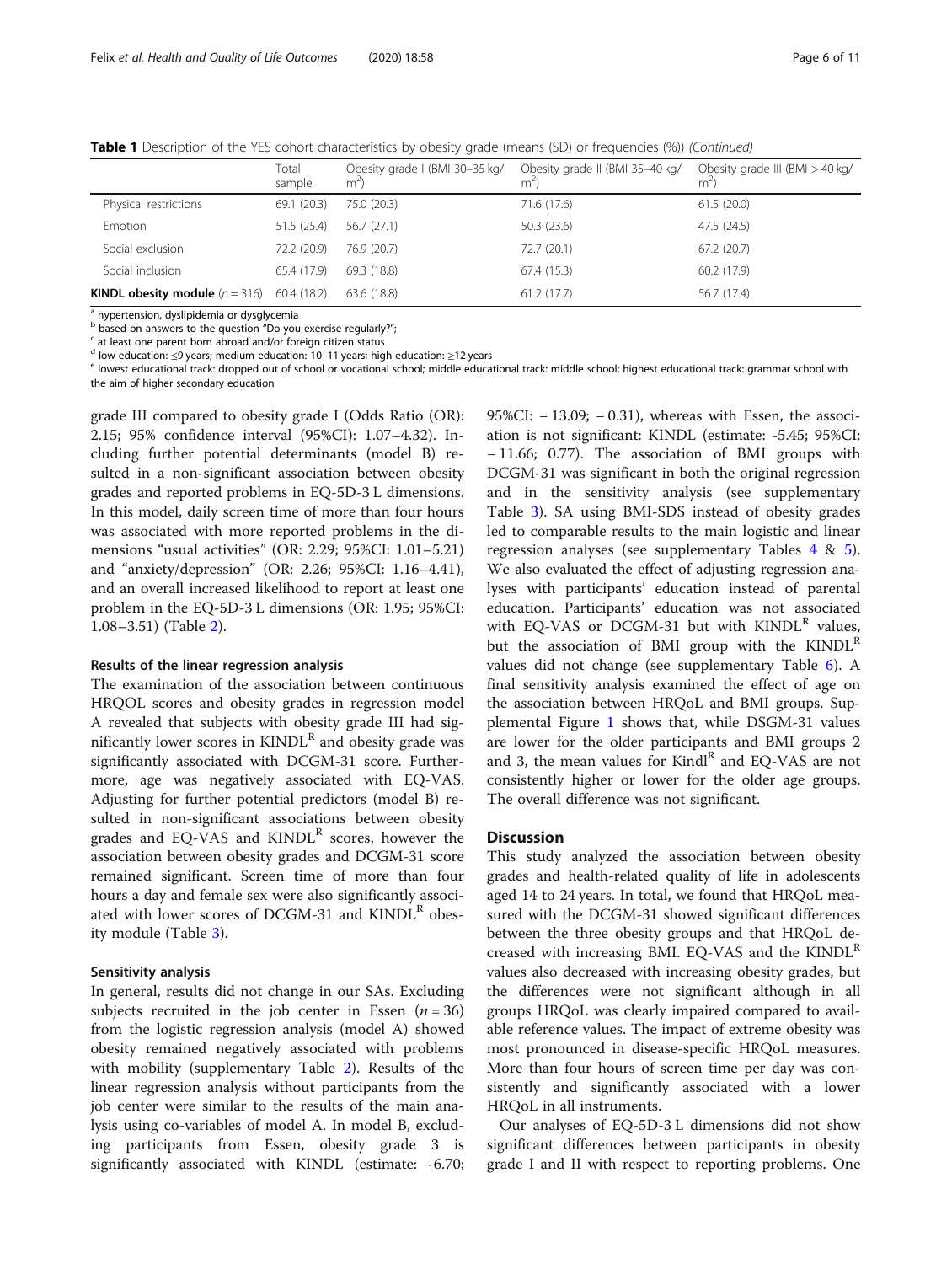<span id="page-6-0"></span>

|  | <b>Table 2</b> Logistic regression analysis of the association of obesity grade with problems in the EQ-5D using two models |  |  |
|--|-----------------------------------------------------------------------------------------------------------------------------|--|--|
|--|-----------------------------------------------------------------------------------------------------------------------------|--|--|

| Variable                              | Any problems in EQ-5D dimension |                                 |                                |                                   |                                                    |  |
|---------------------------------------|---------------------------------|---------------------------------|--------------------------------|-----------------------------------|----------------------------------------------------|--|
|                                       | Mobility<br>OR [95% CI]         | Usual Activities<br>OR [95% CI] | Pain/Discomfort<br>OR [95% CI] | Anxiety/Depression<br>OR [95% CI] | at least 1 problem in any dimension<br>OR [95% CI] |  |
| Modell A <sup>e</sup>                 |                                 |                                 |                                |                                   |                                                    |  |
| Obesity grade                         |                                 |                                 |                                |                                   |                                                    |  |
|                                       | Ref.                            | Ref.                            | Ref.                           | Ref.                              | Ref.                                               |  |
| $\lvert \rvert$                       | 1.11 [0.52; 2.37]               | 0.80 [0.37; 1.73]               | 1.15 [0.66; 2.01]              | 0.90 [0.49; 1.65]                 | 0.95 [0.54; 1.66]                                  |  |
| $\mathbb{H}$                          | 2.15 [1.07; 4.32]               | 1.38 [0.68; 2.78]               | 1.65 [0.94; 2.89]              | 1.18 [0.65; 2.12]                 | 1.43 [0.79; 2.58]                                  |  |
| Age                                   | 1.02 [0.87; 1.19]               | 1.18 [1.01; 1.38]               | 1.07 [0.94; 1.21]              | 1.09 [0.96; 1.24]                 | 1.21 [1.05; 1.40]                                  |  |
| Gender (female)                       | $0.90$ $[0.51; 1.57]$           | $0.71$ $[0.40; 1.24]$           | 1.70 [1.10; 2.65]              | 2.37 [1.46; 3.84]                 | 1.64 [1.04; 2.59]                                  |  |
| Modell B <sup>e</sup>                 |                                 |                                 |                                |                                   |                                                    |  |
| Obesity grade                         |                                 |                                 |                                |                                   |                                                    |  |
|                                       | Ref.                            | Ref.                            | Ref.                           | Ref.                              | Ref.                                               |  |
| $\lvert \rvert$                       | 0.92 [0.36; 2.39]               | $0.83$ $[0.33; 2.08]$           | 0.98 [0.50; 1.90]              | 0.96 [0.45; 2.06]                 | 0.90 [0.45; 1.78]                                  |  |
| $\begin{array}{c} \hline \end{array}$ | 1.90 [0.79; 4.60]               | 1.46 [0.62; 3.47]               | 1.87 [0.94; 3.72]              | 1.28 [0.60; 2.73]                 | 1.63 [0.77; 3.45]                                  |  |
| Age                                   | 1.04 [0.84; 1.28]               | 1.22 [0.99; 1.50]               | 1.02 [0.86; 1.21]              | 1.20 [1.00; 1.44]                 | 1.26 [1.03; 1.55]                                  |  |
| Gender (female)                       | 0.66 [0.32; 1.33]               | 0.66 [0.33; 1.32]               | 1.54 [0.89; 2.64]              | 3.13 [1.68; 5.83]                 | 1.66 [0.94; 2.94]                                  |  |
| <b>Pretreatment status</b>            |                                 |                                 |                                |                                   |                                                    |  |
| No pretreatment                       | Ref.                            | Ref.                            | Ref.                           | Ref.                              | Ref.                                               |  |
| Inpatient                             | 1.13 [0.49; 2.62]               | $0.87$ $[0.39 - 1.95]$          | 1.43 [0.75; 2.73]              | 1.26 [0.61; 2.59]                 | 1.12 [0.57; 2.21]                                  |  |
| Outpatient                            | 0.97 [0.38; 2.49]               | $0.54$ $[0.20 - 1.41]$          | 1.68 [0.84; 3.37]              | 0.89 [0.40; 1.96]                 | 1.03 [0.50; 2.11]                                  |  |
| Comorbidities (yes) <sup>a</sup>      | 0.82 [0.38; 1.77]               | $0.80$ $[0.37 - 1.73]$          | 1.27 [0.71; 2.27]              | 0.57 [0.30; 1.08]                 | 0.69 [0.38; 1.27]                                  |  |
| Physical activity (yes) <sup>b</sup>  | 0.85 [0.41; 1.74]               | $0.64$ $[0.32 - 1.29]$          | 0.90 [0.51; 1.59]              | 0.72 [0.39; 1.36]                 | 0.66 [0.36; 1.20]                                  |  |
| Parental education <sup>c</sup>       |                                 |                                 |                                |                                   |                                                    |  |
| low                                   | Ref.                            | Ref.                            | Ref.                           | Ref.                              | Ref.                                               |  |
| medium                                | $0.93$ $[0.41; 2.10]$           | 1.06 [0.47; 2.40]               | 0.76 [0.39; 1.48]              | 0.93 [0.44; 1.99]                 | $0.55$ $[0.27; 1.12]$                              |  |
| high                                  | 0.39 [0.15; 1.02]               | $0.45$ $[0.17; 1.16]$           | 0.99 [0.49; 2.00]              | 1.17 [0.53; 2.57]                 | $0.57$ $[0.27; 1.21]$                              |  |
| Migration background <sup>d</sup>     | 2.33 [1.08; 5.01]               | 0.94 [0.46; 1.94]               | 0.96 [0.54; 1.68]              | 0.96 [0.51; 1.83]                 | $0.93$ $[0.51; 1.69]$                              |  |
| Screen time (> 4 h)                   | 1.20 [0.55; 2.61]               | 2.29 [1.01; 5.21]               | 1.25 [0.71; 2.21]              | 2.26 [1.16; 4.41]                 | 1.95 [1.08; 3.51]                                  |  |

<sup>a</sup> hypertension, dyslipidemia and dysglycemia

b based on answers to the question "Do you exercise regularly?";<br><sup>c</sup> low education: ≤9 years; medium education: 10–11 years; high education: ≥12 years d at least one parent born abroad and/or foreign citizen status

<sup>e</sup> Both models were additionally adjusted for study centers

Note: Values in bold are significant at  $p < 0.05$ ; Obesity Grade definitions: I: BMI 30 to 34.9 kg/m<sup>2</sup>; II: BMI 35 to 39.9 kg/m<sup>2</sup>; III: BMI ≥ 40 kg/m<sup>2</sup>

possible explanation could be a selection bias, such that potential subjects with obesity grade I are more likely to seek treatment and participate in the study if they have a physical or psychological burden of disease that is comparable to grade II subjects. However, compared to healthy-weight groups, HRQoL of obese children and adolescents is found to be significantly impaired [\[10](#page-9-0), [30](#page-10-0)]. Our results for the DISABKIDS and  $KINDL<sup>R</sup>$  instruments correspond to these findings since they are much lower than reference values [\[19,](#page-10-0) [26](#page-10-0)]. Furthermore, obese adolescents of any obesity grade reported significantly lower EQ-VAS scores compared to adolescents of the W&B survey. Comparing the five dimensions of the EQ-5D-3 L, adolescents with obesity grade III reported problems with

mobility in the EQ-5D-3 L more frequently than adolescents with obesity grade I, which confirms previous findings of decreased physical functioning in studies assessing the HRQoL of obese subjects [\[9,](#page-9-0) [10](#page-9-0), [31](#page-10-0)].

We also found that gender was associated with problems in the EQ-5D dimensions pain/discomfort and anxiety/depression and with the DCGM-31 and  $KINDL^R$  obesity module scores. This is consistent with previous research results finding that female adolescents have lower HRQoL values [[10](#page-9-0), [32\]](#page-10-0). However, former results also indicated that the effects of BMI are not gender specific [\[32](#page-10-0)] and that adolescent girls have lower HRQoL values in general [\[33\]](#page-10-0).

Our linear regression showed that age was negatively associated with EQ-VAS. This corresponds with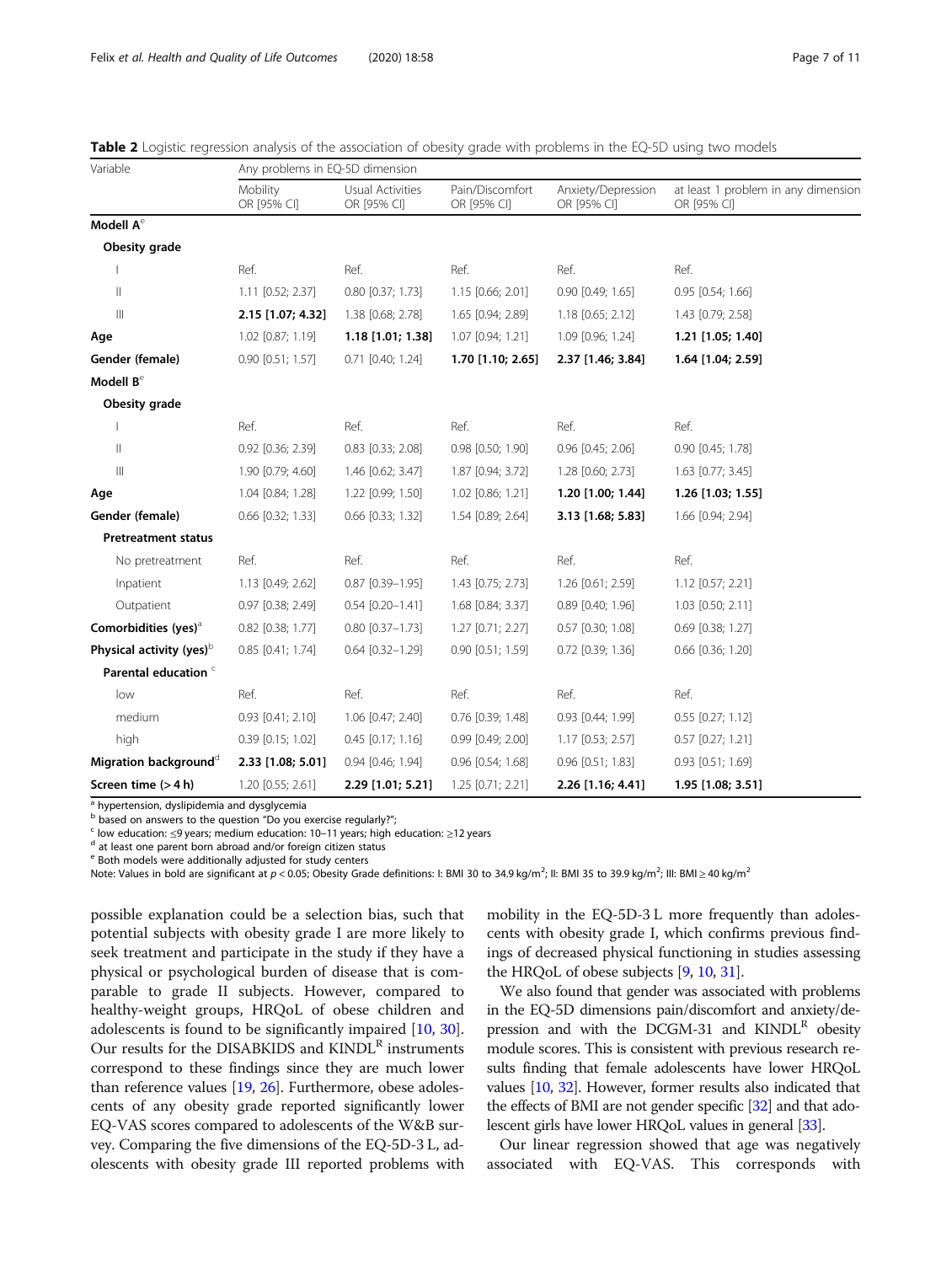|                                      | EQ-VAS                        | DCGM-31                        | <b>KINDL<sup>R</sup></b>       |  |
|--------------------------------------|-------------------------------|--------------------------------|--------------------------------|--|
|                                      | Estimate [95% CI]             | Estimate [95% CI]              | Estimate [95% CI]              |  |
| Model $A^e$                          |                               |                                |                                |  |
| Obesity grade                        |                               |                                |                                |  |
|                                      | Ref.                          | Ref.                           | Ref.                           |  |
| $\parallel$                          | $-3.91$ [ $-10.05; 2.22$ ]    | $-5.05$ [ $-9.88$ ; $-0.24$ ]  | $-2.70$ [ $-7.58$ ; 2.13]      |  |
| $\mathbb{H}$                         | $-4.23$ [ $-10.47; 2.00$ ]    | $-9.70$ [ $-14.69$ ; $-4.70$ ] | $-6.59$ [ $-11.63$ ; $-1.55$ ] |  |
| Age                                  | $-1.45$ [ $-2.84$ ; $-0.05$ ] | $-0.87$ [ $-1.97$ ; 0.24]      | $-0.22$ [ $-1.43$ ; 0.99]      |  |
| Gender (female)                      | $0.29$ [-4.56; 5.14]          | $-8.11[-11.91; -4.31]$         | $-9.57$ [ $-13.47$ ; $-5.67$ ] |  |
| Model B <sup>e</sup>                 |                               |                                |                                |  |
| Obesity grade                        |                               |                                |                                |  |
| 1                                    | Ref.                          | Ref.                           | Ref.                           |  |
| $\parallel$                          | $-3.11$ [ $-10.23$ ; 4.01]    | $-6.48$ [ $-11.88$ ; $-1.08$ ] | $-2.41$ [ $-8.32$ ; 3.51]      |  |
| $\mathbb{H}$                         | $-4.59$ [ $-12.00$ ; 2.82]    | $-9.65$ [ $-15.47; -3.83$ ]    | $-5.45$ [ $-11.66$ ; 0.77]     |  |
| Age                                  | $-1.54$ [ $-3.33$ ; 0.25]     | $-0.43$ [ $-1.88$ ; 1.01]      | $-0.003$ [ $-1.67$ ; 1.68]     |  |
| Gender (female)                      | $1.58$ [-4.17; 7.34]          | $-9.37$ [-13.76; -4.98]        | $-9.37$ [-14.17; -4.56]        |  |
| <b>Pretreatment status</b>           |                               |                                |                                |  |
| No pretreatment                      | Ref.                          | Ref.                           | Ref.                           |  |
| Inpatient                            | $-0.21$ [ $-7.11$ ; 6.69]     | $-3.89$ [ $-9.19$ ; 1.42]      | $-2.06$ [ $-7.75$ ; 3.64]      |  |
| Outpatient                           | $1.86$ [ $-5.50$ ; 9.22]      | $1.34$ $[-4.45; 7.12]$         | $3.89$ [ $-2.20$ ; 9.99]       |  |
| Comorbidities (yes) <sup>a</sup>     | $-1.47$ [ $-7.70$ ; 4.75]     | $-1.23$ [ $-6.00; 3.54$ ]      | $1.75$ [ $-3.41$ ; 6.92]       |  |
| Physical activity (yes) <sup>b</sup> | $5.64$ [ $-0.39$ ; 11.68]     | 5.24 [0.54; 9.95]              | 4.32 [-0.77; 9.42]             |  |
| Parental education <sup>c</sup>      |                               |                                |                                |  |
| low                                  | Ref.                          | Ref.                           | Ref.                           |  |
| medium                               | $0.65$ [-6.42; 7.72]          | $1.56$ [-4.13; 7.25]           | 1.78 [-4.21; 7.78]             |  |
| high                                 | 8.52 [1.08; 15.95]            | $3.25$ [-2.64; 9.15]           | 5.76 [-0.55; 12.08]            |  |
| Migration background <sup>d</sup>    | $-4.17$ [ $-10.23$ ; 1.90]    | $-0.75$ [ $-5.59$ ; 4.08]      | $-2.97$ [ $-8.14$ ; 2.21]      |  |
| Screen time $(> 4 h)$                | $-4.13$ [ $-10.20; 1.93$ ]    | $-5.65$ [ $-10.38$ ; $-0.92$ ] | $-5.66$ [ $-10.75$ ; $-0.57$ ] |  |

<span id="page-7-0"></span>Table 3 Linear regression analysis of the association of obesity grade with continuous measures of quality of life using two models

<sup>a</sup> hypertension, dyslipidemia and dysglycemia<br> $\overline{a}$  based on answers to the question "Do you exercise regularly?";

 $\epsilon$  low education: ≤9 years; medium education: 10–11 years; high education: ≥12 years<br><sup>d</sup> at least one parent born abroad and/or foreign citizen status

<sup>e</sup> Both models were additionally adjusted for study centers

Note: Values in bold are significant at  $p < 0.05$ ; Obesity Grade definitions: I: BMI 30 to 34.9 kg/m<sup>2</sup>; II: BMI 35 to 39.9 kg/m<sup>2</sup>; III: BMI ≥ 40 kg/m<sup>2</sup>; DCGM-31: DISABKIDS chronic generic module;

previous study results in which obese adolescents reported better HRQoL than obese young adults [[34](#page-10-0)]. Our sensitivity analysis (supplementary Figure [1](#page-9-0)) showed that KINDL values were least affected by age while inconsistent results for EQ-VAS and DCGM-31 may be in part affected by sample size.

Looking at other variables, we found that adolescents with more than four hours of screen time per day more frequently reported problems with usual activities and anxiety/depression in EQ-5D-3 L and also had lower DCGM-31 and  $KINDL<sup>R</sup>$  scores. Higher screen time may be a compensation for impaired social and emotional functioning as shown for obese adolescents in previous research [[30](#page-10-0)]. Interestingly, PA status was not significantly associated with reported EQ-5D problems or HRQoL scores. Previous research supports a dose-response association between HRQoL and PA level [\[35\]](#page-10-0). As obese adolescents are known to be less physically active than normal-weight adolescents [[36](#page-10-0)] and PA status of our study participants was selfreported, it may not have been intense or long enough to positively affect health-related quality of life.

In the extended models, obesity grade was no longer associated with HRQoL measures. However, our crosssectional analysis does not allow further exploration of potential causal pathways. Higher screen time and less physical activity were clearly associated with obesity grade III but both behaviors can boost obesity as well as result from it.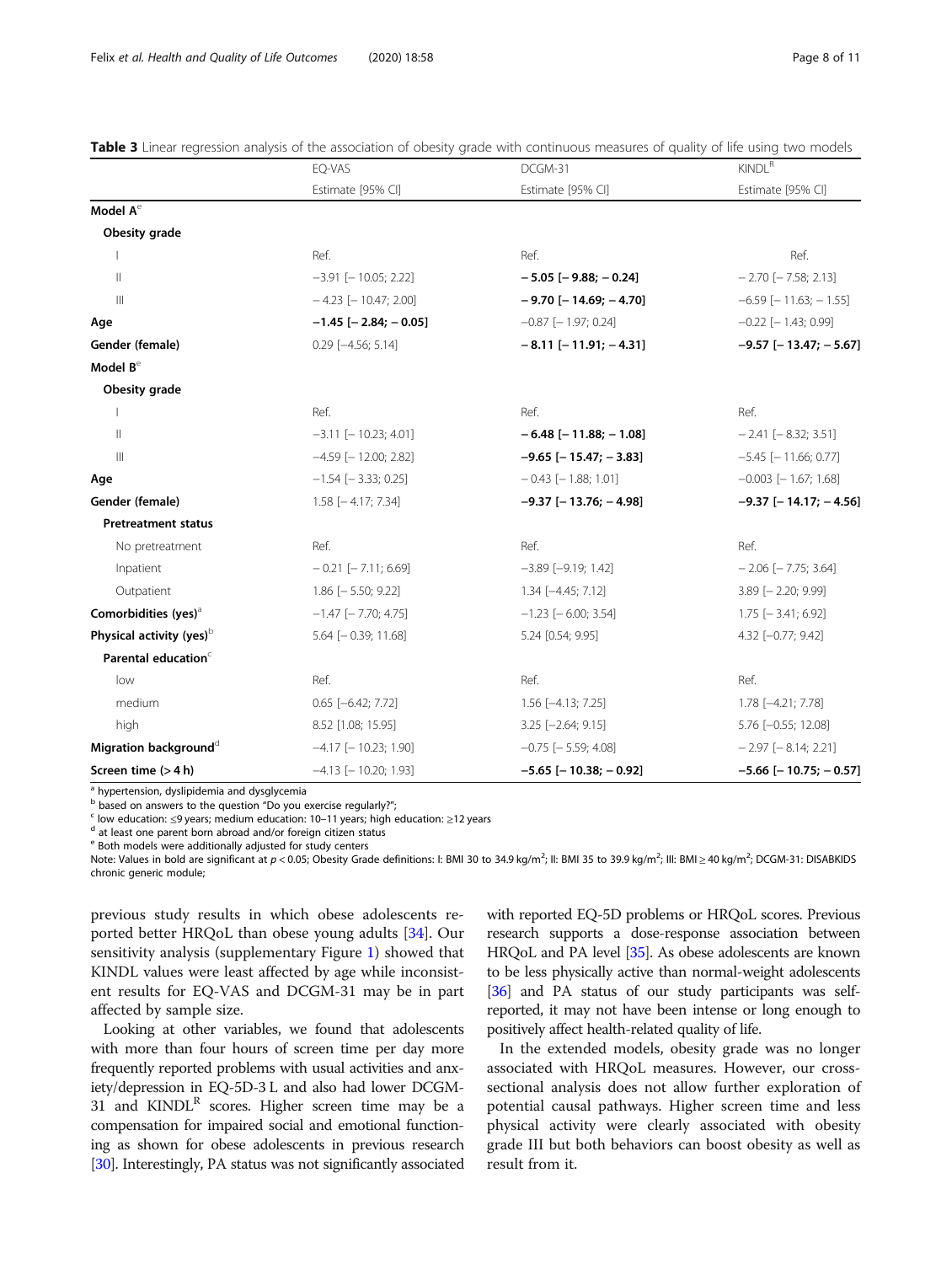# <span id="page-8-0"></span>Strengths and limitations

To the best of our knowledge, this is one of the few studies focusing directly on HRQoL between different obesity grades of obese adolescents and including more than a hundred participants with extreme (grade III) obesity. Furthermore, the study enables a comparison of generic HRQoL measured with the EQ-VAS, and disease specific HRQoL measured with the DCGM-31 and the  $KINDL^R$  obesity module.

However, this study also has limitations. First, the sample size of the study population is relatively small. A higher sample size was originally planned but recruitment turned out to be difficult. Thus some of the analyses may lack power, but this is still one of the largest studies available for analysing QOL in youths with extreme obesity. Second, the age range of the study population from adolescents to young adults made the interpretation of results difficult since age of the participants is important for understanding and interpreting HRQOL related questions. In our sensitivity analyses, we found that HRQoL measured by KINDL was not affected by age in our sample, whereas the results of EQ-VAS and DCGM-31 may have been affected by age.

Third, as already reported by Lennerz et al. [\[16](#page-9-0)], the majority of study participants were recruited through medical referral and only few participants through specific recruitment efforts or the local job center. Therefore, generalizability may be limited.

Fourth, it could be that using age-specific BMI percentiles (BMI-SDS), as are typically used to identify obesityrelated health risks in children and adolescents instead of using absolute BMI, would have led to different results. Since a sensitivity analysis using BMI-SDS instead of BMI-based obesity grades showed similar results in the logistic and in the generalized linear regression analyses, the authors conclude that using absolute BMI to define obesity grades was a practicable method to investigate the association between extreme obesity and HRQoL even in our subgroup of older adolescents. Fifth, the age range of the population compared to the respective questionnaires used could be another limitation. According to the guidelines for DISABKIDS questionnaire users, the DCGM-31 questionnaire was developed for children aged 8–16 years [\[19](#page-10-0)], but is also used in young adults in this study. Extreme obesity may affect adolescents, young adults and older adults differently and HRQoL questionnaires may be understood divergently. Our use of the adult self-report version of the EQ-5D-3 L is supported by previous use in another study in children aged 10 to 15 years and older, which found it to be an appropriate instrument for collecting health related quality of life data among injured children [[20\]](#page-10-0). We are aware that the EQ-5D-5 L version is assumed to be more sensitive and it is a validated approach to measure HRQoL in bariatric surgery patients [\[37](#page-10-0)]. However, the validation only includes study participants aged 23 or older and would not have been available at the time when planning the present study. The EQ-5D-3 L version has previously been used in representative studies evaluating the impact of obesity on HRQoL [\[38](#page-10-0)]. For this reason and given that diseasespecific HRQoL measurements are also used in the present study to substantiate EQ-5D results, the authors conclude that the use of the EQ-5D-3 L is justified. Sixth, HRQoL of the extremely obese subjects could only be compared to external data for normal-weight adolescent (not adult) reference groups from a different study population (for EQ-5D) and published reference values (DISABKIDS/KINDL<sup>R</sup>), since a normal weight control group was not included in the study. Furthermore, the wording of the questions of the DISABKIDS questionnaire was changed from generally referring to "illness" to specifically asking about the effect of "overweight" in the individual questions. Although the questionnaire has been previously used in this population [\[39](#page-10-0)] the effect of this change in wording was not evaluated with a pilot study or validated.

# Conclusion

The results of this study indicate that the DCGM-31 is the most sensitive instrument to evaluate HRQoL among obese adolescents and young adults. However, compared to normal reference values, all instruments showed that those with extreme obesity suffer a loss in HRQoL and are in highest need of effective weight loss treatment. This impairment increases with age even over the short age range studied here. The increasing prevalence of obesity in adolescents and young adults [\[40\]](#page-10-0) and the concomitant impairment of HRQoL may contribute to the increasing number of young adults who seek treatment options like bariatric surgery today [\[12](#page-9-0), [13\]](#page-9-0). Other factors associated with reduced HRQoL in obese adolescents is screen time and being female. To better understand the relation of obesity and HRQoL, more studies including other relevant lifestyle and socioeconomic factors and treatment modalities, as well as longitudinal design studies are needed.

# Supplementary information

Supplementary information accompanies this paper at [https://doi.org/10.](https://doi.org/10.1186/s12955-020-01309-z) [1186/s12955-020-01309-z.](https://doi.org/10.1186/s12955-020-01309-z)

Additional file 1: Table S1. Description of the YES cohort characteristics compared to non-responders (means (SD) or frequencies (%)) and W&B participants.

Additional file 2: Table S2. Logistic regression analysis of the association of obesity grade with problems in the EQ-5D using two models but excluding participants from the job center in Essen.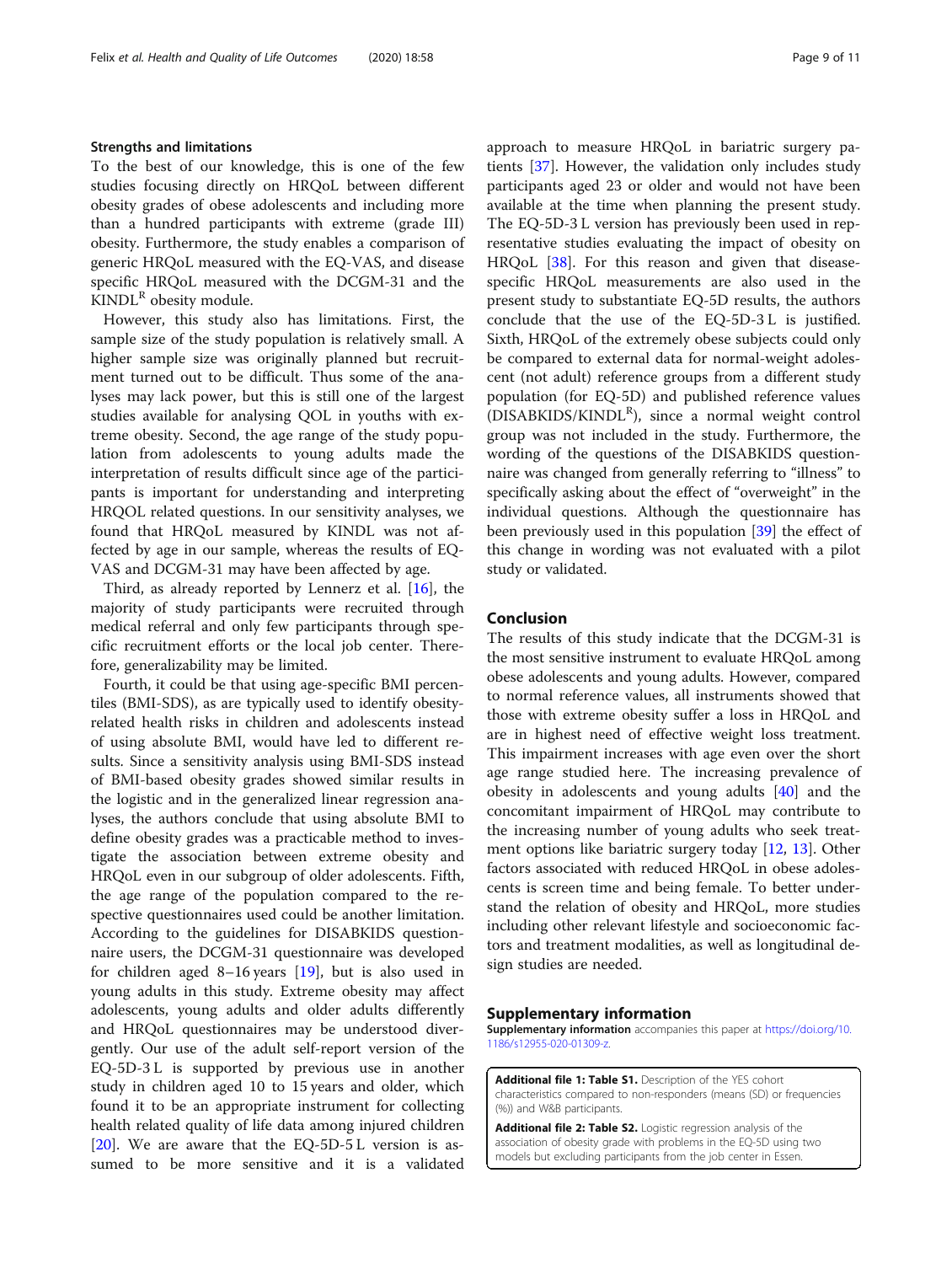<span id="page-9-0"></span>Additional file 3: Table S3. Linear regression analysis of the association of obesity grade with continuous measures of quality of life using two models but excluding participants from the job center in Essen.

Additional file 4: Table S4. Logistic regression analysis of the association of BMI-SDS with problems in the EQ-5D, excluding participants from the job center in Essen.

Additional file 5: Table S5. Linear regression analysis of the association of BMI-SDS with continuous measures of quality of life using two models but excluding participants from the job center in Essen.

Additional file 6: Table S6. Linear regression analysis of the association of obesity grade with continuous measures of quality of life showing the results of model B and using imputed values for missing covariables and adjusting for participant education instead of parental education.

Additional file 7: Figure S1. Comparison of mean health related quality of life measured with EQ-VAS, KINDL and DSGM-31 according to BMI group and age below 17 years or above.

# Abbreviations

BMI: Body-mass-index; DCGM-31: DISABKIDS chronic generic module without considering the medication item; EQ-5D-3 L: Euroqol- five-dimension three level questionnaire; EQ-VAS: Visual analogue scale; HRQoL: Health-related quality of life; PA: Physical activity; SDS: Standard deviation score; YES: Youths with extreme obesity study

# Acknowledgments

The data for the general population comparator were kindly provided by Wort&Bild Verlag, Baierbrunn, Germany. The authors are especially grateful to Martin Vogelmann for integrating the EQ-5D questions and conducting this Wort&Bild survey.

# Informed consent

Adult subjects provided written informed consent and parental consent was obtained from subjects under the age of 18 years. No individual data was presented in the manuscript.

# Authors' contributions

All authors reviewed the manuscript and approved the final manuscript to be published.

# Funding

The study was funded by the German Ministry of Education and Research (BMBF) as part of the Competence Network Obesity (FKZ 01GI1120A and 01GI1127 and FKZ 01GI1401).

# Availability of data and materials

The dataset analysed during the current study is not publicly available because patient consent in this study did not include provision of data for public file sharing.

### Ethics approval and consent to participate

The study was conducted in accordance to the Helsinki Declaration and the ICH-GCP guideline. The ethics committees at the 5 study centers approved the study protocol. Registration: [clinicaltrials.gov](http://clinicaltrials.gov) NCT01625325; German Clinical Trials Register (DRKS) DRKS00004172.

# Competing interests

The authors declare that they have no competing interests.

# Author details

<sup>1</sup>Institute of Health Economics and Health Care Management, Helmholtz Zentrum München - German Research Center for Environmental Health, Ingolstaedter Landstrasse 1, Munich 85764, Neuherberg, Germany. <sup>2</sup>Division of Pediatric Endocrinology and Diabetes, Department of Pediatrics and Adolescent Medicine, University Medical Center Ulm, Ulm, Germany. <sup>3</sup> Division of Pediatric Endocrinology, Department of Medicine, Boston Children's Hospital, Boston, MA, USA. <sup>4</sup>Institute for Epidemiology and Medical Biometry, ZIBMT, Ulm University, Ulm, Germany. <sup>5</sup>Hospital for Children and Adolescents, Department of Women and Child Health, University of Leipzig, Leipzig, Germany. <sup>6</sup>Department of Child and Adolescent Psychiatry,

Psychosomatics and Psychotherapy, University Hospital Essen, University of Duisburg-Essen, Duisburg, Germany. <sup>7</sup>Ambulatory Obesity Center, Charité University Hospital Berlin, Berlin, Germany. <sup>8</sup>Vestische Children's Hospital Datteln, University Witten/Herdecke, Witten, Germany. <sup>9</sup>Institute of Medical Statistics, Computer and Data Sciences, Jena University Hospital, Jena, Germany.

# Received: 17 June 2019 Accepted: 26 February 2020 Published online: 05 March 2020

# References

- 1. Twig G, Yaniv G, Levine H, Leiba A, Goldberger N, Derazne E, Ben-Ami Shor D, Tzur D, Afek A, Shamiss A, et al. Body-mass index in 2.3 million adolescents and cardiovascular death in adulthood. N Engl J Med. 2016;374: 2430–40.
- 2. Kelly AS, Barlow SE, Rao G, Inge TH, Hayman LL, Steinberger J, Urbina EM, Ewing LJ, Daniels SR. Severe obesity in children and adolescents: identification, associated health risks, and treatment approaches: a scientific statement from the American Heart Association. Circulation. 2013;128:1689– 712.
- 3. NCD Risk Factor Collaboration (NCD-RisC). Worldwide trends in body-mass index, underweight, overweight, and obesity from 1975 to 2016: a pooled analysis of 2416 population-based measurement studies in 128.9 million children, adolescents, and adults. Lancet. 2017;390:2627–42.
- 4. Inchley J, Currie D, Young T, Samdal O, Torsheim T, Augustson L, Mathison F, Aleman-Diaz A, Molcho M, Weber M, & Barnekow V. (Eds.). (2016). Growing up unequal: Gender and socioeconomic differences in young people's health and well-being. Health Behaviour in School-aged Children (HBSC) study: International report from the 2013/2014 survey. (Health Policy for Children and Adolescents, No. 7). Copenhagen: WHO Regional Office for Europe. Available at: [http://www.euro.who.int/\\_\\_data/assets/pdf\\_file/0003/3](http://www.euro.who.int/__data/assets/pdf_file/0003/303438/HSBC-No.7-Growing-up-unequal-Full-Report.pdf) [03438/HSBC-No.7-Growing-up-unequal-Full-Report.pdf.](http://www.euro.who.int/__data/assets/pdf_file/0003/303438/HSBC-No.7-Growing-up-unequal-Full-Report.pdf) Accessed 3 Mar 2020.
- 5. World Health Organization: Global status report on noncommunicable diseases 2014. World Health Organization 2014. Available at: [https://apps.](https://apps.who.int/iris/bitstream/handle/10665/148114/9789241564854_eng.pdf) [who.int/iris/bitstream/handle/10665/148114/9789241564854\\_eng.pdf.](https://apps.who.int/iris/bitstream/handle/10665/148114/9789241564854_eng.pdf) Accessed 3 Mar 2020.
- 6. Reilly JJ, Methven E, McDowell ZC, Hacking B, Alexander D, Stewart L, Kelnar CJ. Health consequences of obesity. Arch Dis Child. 2003;88:748–52.
- 7. Britz B, Siegfried W, Ziegler A, Lamertz C, Herpertz-Dahlmann B, Remschmidt H, Wittchen HU, Hebebrand J. Rates of psychiatric disorders in a clinical study group of adolescents with extreme obesity and in obese adolescents ascertained via a population-based study. Int J Obes Relat Metab Disord. 2000;24:1707–14.
- 8. Buttitta M, Iliescu C, Rousseau A, Guerrien A. Quality of life in overweight and obese children and adolescents: a literature review. Qual Life Res. 2014; 23:1117–39.
- 9. Schwimmer JB, Burwinkle TM, Varni JW: Health-related quality of life of severely obese children and adolescents. JAMA. 2003;289:1813–9.
- 10. Wille N, Bullinger M, Holl R, Hoffmeister U, Mann R, Goldapp C, Reinehr T, Westenhofer J, Egmond-Froehlich A, Ravens-Sieberer U. Health-related quality of life in overweight and obese youths: results of a multicenter study. Health Qual Life Outcomes. 2010;8:36.
- 11. Pratt JSA, Browne A, Browne NT, Bruzoni M, Cohen M, Desai A, Inge T, Linden BC, Mattar SG, Michalsky M, et al. ASMBS pediatric metabolic and bariatric surgery guidelines, 2018. Surg Obes Relat Dis. 2018;14:882–901.
- 12. Pallati P, Buettner S, Simorov A, Meyer A, Shaligram A, Oleynikov D. Trends in adolescent bariatric surgery evaluated by UHC database collection. Surg Endosc. 2012;26:3077–81.
- 13. Jones Nielsen JD, Laverty AA, Millett C, Mainous AG 3rd, Majeed A, Saxena S. Rising obesity-related hospital admissions among children and young people in England: national time trends study. PLoS One. 2013;8:e65764.
- 14. Patrick DL, Deyo RA. Generic and disease-specific measures in assessing health status and quality of life. Med Care. 1989;27:S217–32.
- 15. Wabitsch M, Moss A, Reinehr T, Wiegand S, Kiess W, Scherag A, Holl R, Holle R, Hebebrand J. Medical and psychosocial implications of adolescent extreme obesity - acceptance and effects of structured care, short: youth with extreme obesity study (YES). BMC Public Health. 2013;13:789.
- 16. Lennerz BS, Moss A, von Schnurbein J, Bickenbach A, Bollow E, Brandt S, Luetke-Brintrup D, Muhlig Y, Neef M, Ose C, et al. Do adolescents with extreme obesity differ according to previous treatment seeking behavior?